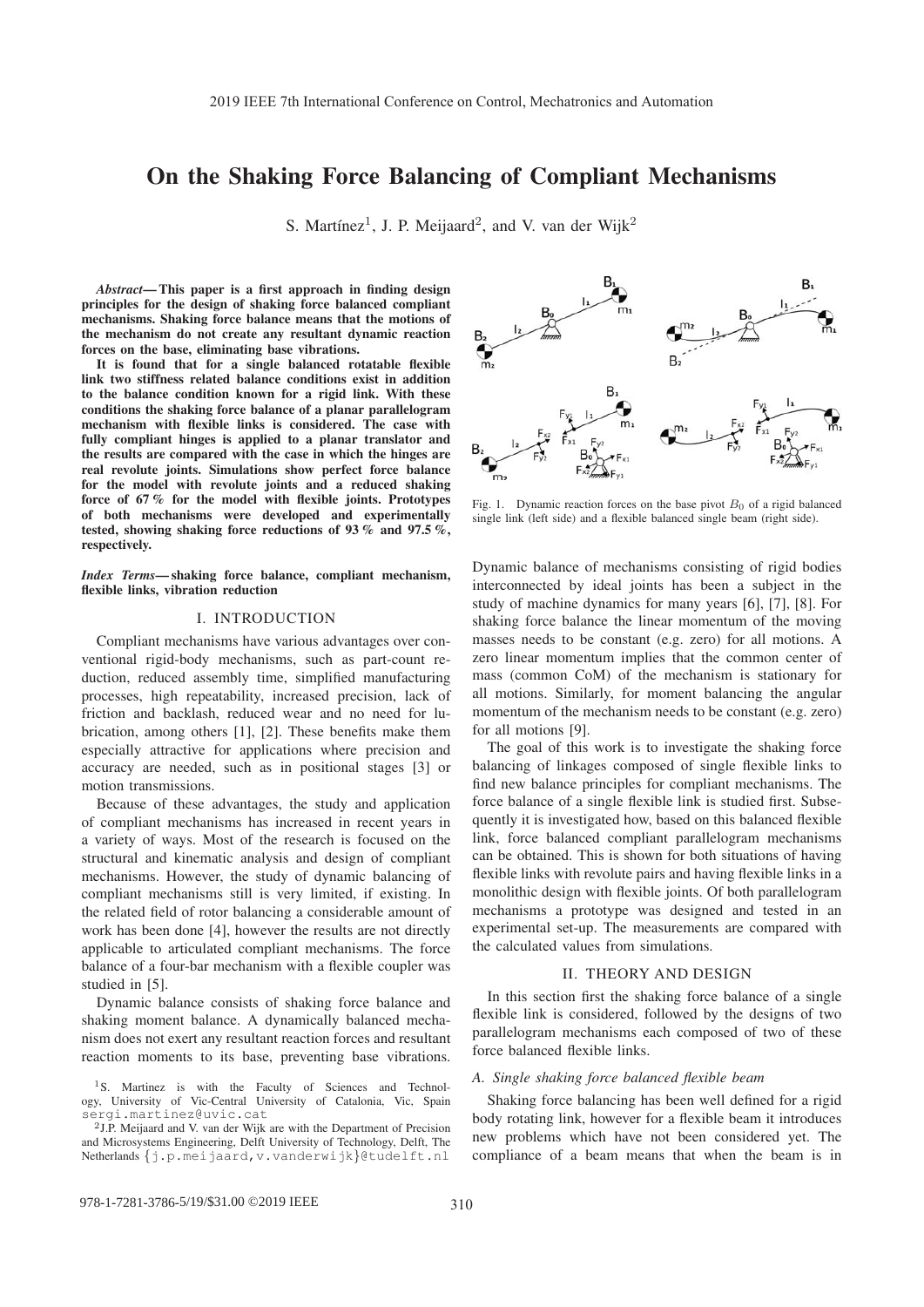motion, the body suffers from deformations which generally result into a non-stationary CoM of the beam, as well as oscillations that result in shaking forces. In Fig. 1 it is shown on the left how a rigid shaking force balanced link  $B_1B_2$ with point masses  $m_1$  and  $m_2$  in  $B_1$  and  $B_2$ , respectively, rotates about a base pivot  $B_0$  with its exerted reaction forces  $F_{x1}$ ,  $F_{x2}$ ,  $F_{y1}$ , and  $F_{y2}$  to the base pivot. The motion and reaction forces of a similar flexible force balanced beam is illustrated on the right side.

For force balance the sum of the reaction forces at the base pivot must be zero, meaning that  $F_{x1} = F_{x2}$  and  $F_{y1} =$  $F_{u2}$ . The CoM therefore must be exactly located in the base pivot for all motions. For the rigid beam this means that the necessary condition for force balance can be written as

$$
m_1 l_1 + \frac{1}{2} l_1^2 \rho_1 A_1 = m_2 l_2 + \frac{1}{2} l_2^2 \rho_2 A_2 \tag{1}
$$

of which the parameters are explained in Table I. Generally  $m_2$  is seen as the balancing mass of point mass  $m_1$ . The second terms on each side relate to the equally distributed masses of the beams.

This balance condition also holds for the flexible beam, however the CoM of the flexible beam could still oscillate following the pattern defined by its stiffness/mass relationship. To have  $F_{x1} = F_{x2}$  and  $F_{y1} = F_{y2}$ , both sides of the beam need to oscillate in a similar way. From the relation for equal eigenfrequencies of both sides, two balance conditions for this can be found, written as

$$
\sqrt{\frac{3E_1I_1}{m_1l_1^3}} = \sqrt{\frac{3E_2I_2}{m_2l_2^3}}, \quad \frac{1}{2}l_1^2\rho_1A_1 = \frac{1}{2}l_2^2\rho_2A_2 \quad (2)
$$

This means that the three shaking force balance conditions for a single flexible beam result into

$$
m_1 l_1 = m_2 l_2
$$
,  $l_1^2 \rho_1 A_1 = l_2^2 \rho_2 A_2$ ,  $\frac{E_1 I_1}{l_1^2} = \frac{E_2 I_2}{l_2^2}$  (3)

These conditions balance all skew-symmetric modes even in the non-linear regime, as long as the assumptions of beam theory and neglecting the size of the point masses remain valid. The symmetric modes are not force-balanced, so if these are excited by perturbations or by the initial conditions, the force balance is lost. It is interesting that these conditions imply that the longer one side of the beam is, the stiffer it needs to be.

| Parameter      | Meaning               | Revolute joints         | Flexible joints         |
|----------------|-----------------------|-------------------------|-------------------------|
| m <sub>1</sub> | $\overline{tip}$ mass | 21.55 g                 | $10.65$ g               |
| l <sub>1</sub> | beam length           | 20.4 mm                 | 54 mm                   |
| $\rho_1 A_1$   | beam mass/lenght      | $0.064$ g/mm            | $0.016$ g/mm            |
| $E_1I_1$       | flexural rigidity     | 533.33 Nmm <sup>2</sup> | 2133.33 $Nmm2$          |
| m <sub>2</sub> | end mass              | 10.77 g                 | 21.3 g                  |
| $l_{2}$        | beam length           | $40.8$ mm               | $27 \text{ mm}$         |
| $\rho_2A_2$    | beam mass/lenght      | $0.016$ g/mm            | $0.064$ g/mm            |
| $E_2I_2$       | flexural rigidity     | 2133.33 $Nmm2$          | 533.33 Nmm <sup>2</sup> |

TABLE I

DESIGN VALUES OF THE TWO COMPLIANT PARALLELOGRAM MODELS



The shaking force balanced flexible beam can be used to design compliant parallelogram mechanisms. Figure 2 shows



Fig. 2. Force balanced compliant parallelogram mechanism with two flexible beams and revolute joints.



Fig. 3. Force balanced compliant parallelogram with two flexible beams and solely compliant joints. The base pivots consist of butterfly hinges.

a parallelogram mechanism with revolute joints. Here the beams  $B_1B_2$  and  $C_1C_2$  are flexible while the translating bar  $B_1C_1$  is rigid. This bar has twice the mass of  $m_1$  which is uniformly distributed such that effectively there is a mass  $m_1$  in each joint  $B_1$  and  $C_1$ . The force balance conditions for each flexible beam (3) then determine the force balance of the complete mechanism.

Figure 3 shows a proposed solution of a shaking force balanced compliant parallel mechanism with solely compliant joints. By considering compliant base pivots a new problem is introduced: the necessity to find a flexible hinge suitable for balance, which has not been investigated before. For the purpose of this work an ideal flexible hinge for force balance should feature the following characteristics:

- A *low torsional stiffness* is desired to transmit as perfect as possible the beam deformations from one side to the other side of the joint, since joint stiffness causes undesired and unbalanced beam deformations.
- A *stationary center of rotation* is mandatory in order to achieve a stationary common CoM. A non-stationary center of rotation would result in motions of the common CoM, therefore leading to shaking forces.
- A *symmetrical mass distribution* is required. Some flexible hinges such as the cross-hinge flexure feature asymmetrical mass distributions which, when motion is applied, result in shaking forces.

The butterfly-like hinge [10] was selected as a potential best performing flexible hinge meeting these requirements and was implemented as base pivots in  $B_0$  and  $C_0$ .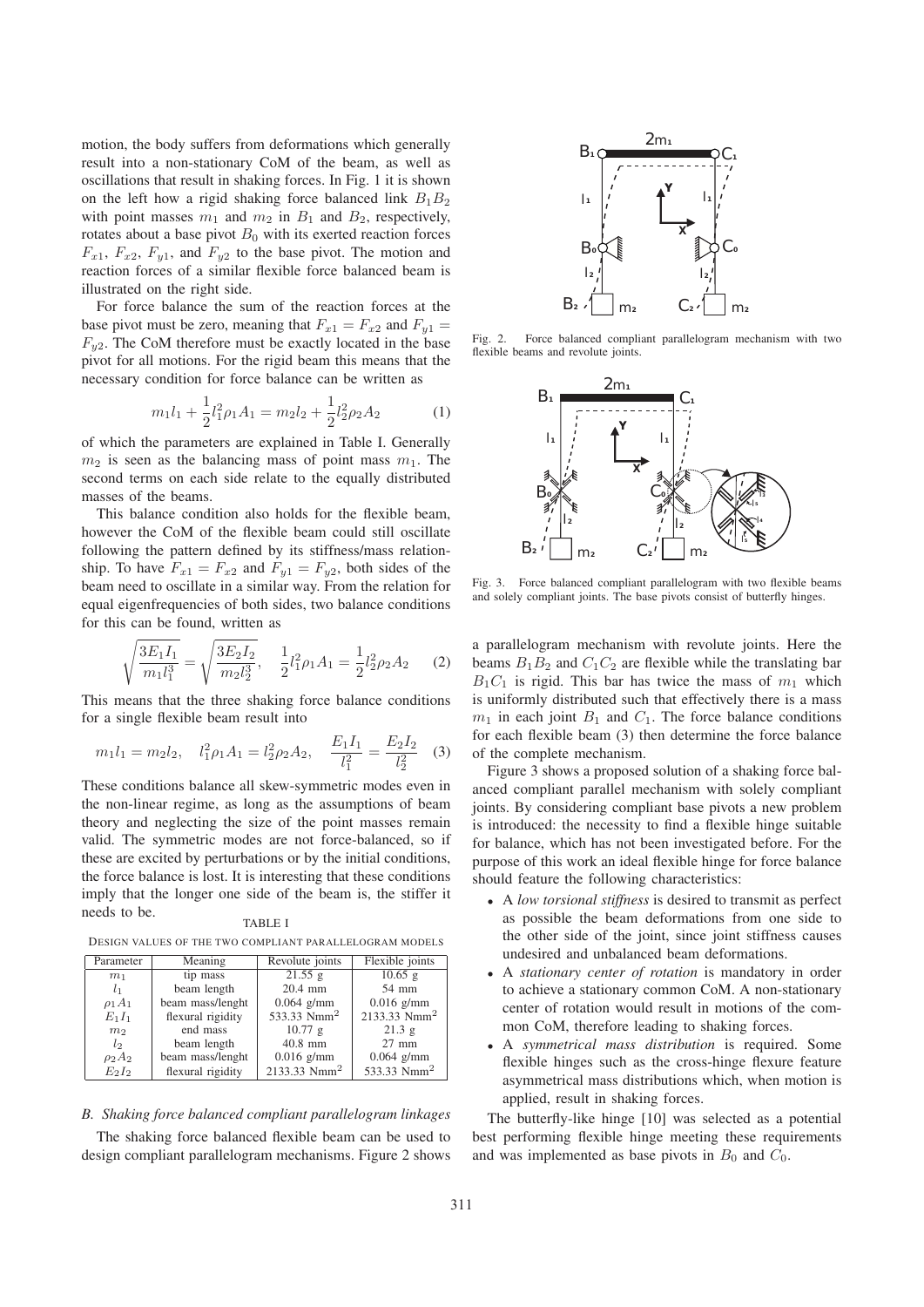## III. SIMULATIONS

In this section the models used for the simulations are presented. Also the obtained simulation results are discussed.

## *A. Simulation Models*

The numerical model of the flexible beam and its dynamics were made with the flexible multibody dynamics program SPACAR [11]. The beam model used is the classical Euler– Bernoulli beam divided into 5 beam elements on each side of the fixed pivot with neglected elongation and shear deformation, and the mass distribution is assumed to be a line mass, so no moments of inertia of the cross-section are taken into account. First the model with revolute joints in Fig. 2 was created. The values in Table I, third column, were chosen which satisfy the force balance conditions (3). Then the model with flexible joints in Fig. 3 was made for the values in Table I, fourth column. The butterfly hinges as base pivots were designed with the values in Table II, which allow a proper tuning for low stiffness. The translating bar  $B_1C_1$  has rigid connections with the flexible beams.

TABLE II BUTTERFLY HINGE VALUES FOR PROTOTYPE MODEL

| Parameter   | Meaning                 | Value                   |
|-------------|-------------------------|-------------------------|
| $\rho_3A_3$ | Mass per unit of length | $0.00064$ g/mm          |
| $E_3I_3$    | Flexural rigidity       | 853.33 Nmm <sup>2</sup> |
| $l_3$       | Length of leaf spring 3 | $1.75$ mm               |
| $l_4$       | Length of leaf spring 4 | $9.3$ mm                |
| $l_{5}$     | Length of leaf spring 5 | 19.3 mm                 |

#### *B. Simulation Results*

After creating the models, the simulations were executed. Preloading the flexures is the method used to actuate the mechanism. This avoids the complexity of adding an actuator and it allows the visualization of the natural eigenfrequency. Fig. 4 shows the obtained resultant shaking force for the force balanced parallelogram with revolute joints. The results show negligible shaking forces in the frame, which are a consequence of the integrator error of the numerical calculations.

Figures 5 and 6 show the shaking forces obtained from the simulations of the parallelogram mechanism with flexible joints. Although the results show a reduction of, respectively, 67% along x and 76% along y of the force balanced case with respect to the unbalanced case with masses  $m_2$  removed, the shaking forces are not equal to zero.

### IV. EXPERIMENTAL EVALUATION

In this section, the prototypes and the set-up used to test them are explained. The results obtained are presented and discussed.

## *A. Measurement Set-up*

The two prototypes in Fig. 7 were built following the designs used for the simulations. They have been made out of laser cut acrylic plates for the rigid parts and the base frame, and of spring steel for the flexures. In order to actuate them



Fig. 4. Resultant shaking force from simulations of the force balanced mechanism with revolute joints in Fig. 2.



Fig. 5. Shaking forces in the x-direction from simulations of the unbalanced (dashed) and the force balanced (solid) mechanism with flexible joints in Fig. 3, showing a reduction of 67%.

a Lorentz actuator was used, which applies a force to the rigid translator and reacts against the base frame. To achieve consistent results the same force amplitude was used in all the tests. The moving part of the Lorentz actuator at the rigid bar is compensated with an additional mass on the other side to have the total mass of the bar exactly in the middle.

Since the mechanisms were designed to solely be shaking force balanced, they still have shaking moments. To be able to measure the shaking forces without the interference of the shaking moment, a specific set-up was created as shown in Fig. 8. The mechanism is placed with its white baseframe in a compliant translating stage which can freely float along the x-direction and constrains both the rotation and the motion in the y-direction. This means that only shaking forces in x-direction will cause translational motion of the stage.

A laser distance meter was used to measure the displacements of the floating stage at the location of the mirror. This measurement is considered proportional to the shaking force for a given mechanism excited at a given frequency. Table III shows the measurement devices used in this set-up.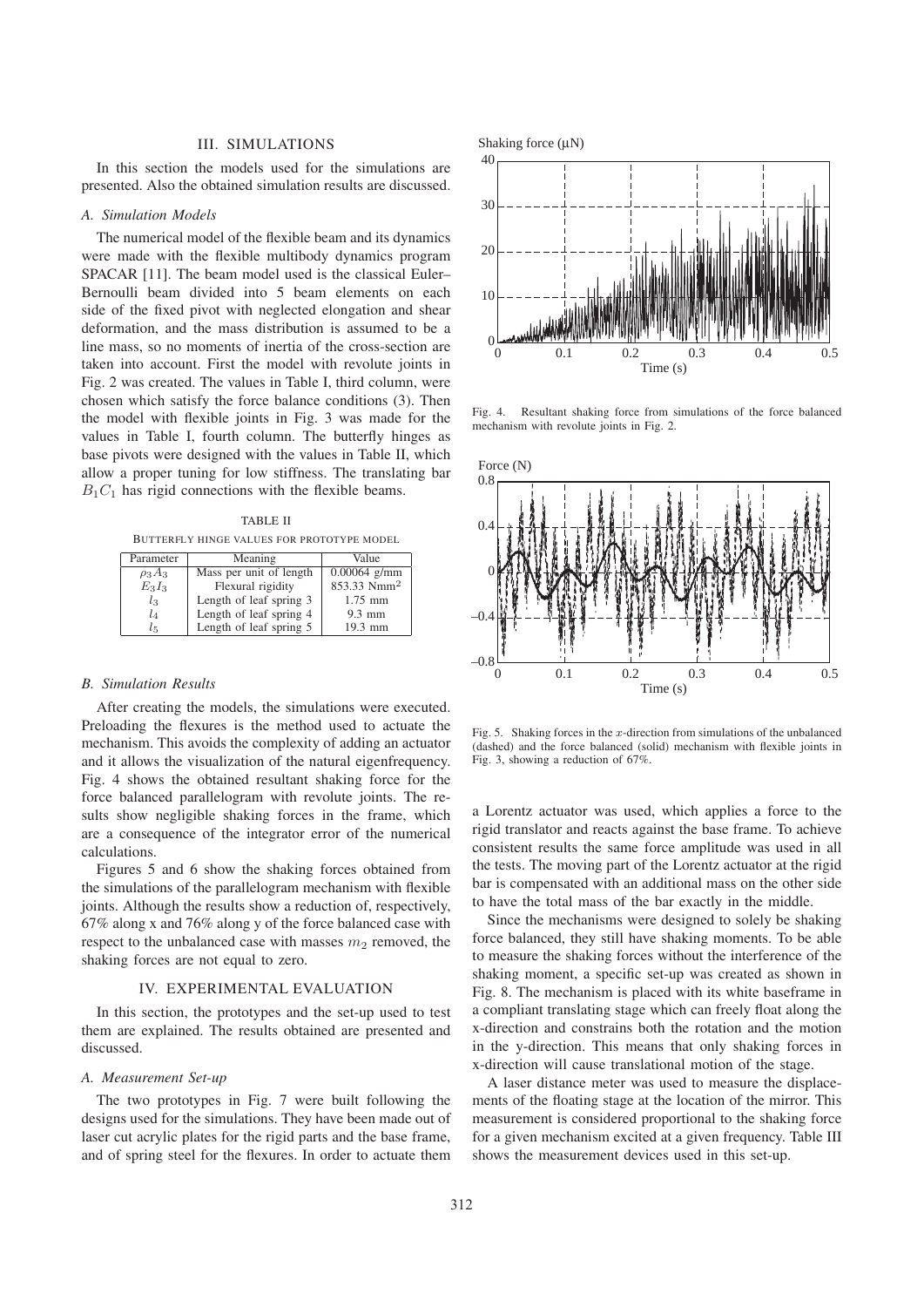

Fig. 6. Shaking forces in the y-direction from simulations of the unbalanced (top) and the force balanced (bottom) mechanism with flexible joints in Fig. 3, showing a reduction of 76%.



Fig. 7. CAD of prototype model with flexible joints (left) and of prototype model with revolute joints (right) with lorentz actuator in top right corner.

## *B. Measurement Results*

The measurements have been carried out for five different frequencies  $(1, 1.5, 2, 2.5, 3 Hz)$ . The mechanism was stationary at the initial state, the actuation was increased gradually until the desired amplitude was achieved. Each test has been done with and without the balance masses  $m_2$  in order to show the differences.

Fig. 9 shows the displacements measured when testing the prototype with revolute joints without the masses  $m_2$  at 2 Hz. Comparing it with the data shown in Fig. 10 which corresponds to the force balanced case with masses  $m_2$ , we can observe a reduction by 93 %.

Fig. 11 shows the displacements measured when testing the prototype with compliant joints without the masses  $m<sub>2</sub>$ at 2 Hz. When comparing it with the data shown in Fig. 12 which corresponds to the force balanced case with masses



Fig. 8. Compliant translating stage for testing the prototypes which can float in a single direction along the x-axis. Shown with the prototype of the mechanism with flexible joints of Fig. 3.

TABLE III MEASUREMENT DEVICES FOR EXPERIMENTS

| Device                 | Model                           |
|------------------------|---------------------------------|
| Laser Sensor           | optoNDC ild1420-10              |
| Data Acquisition Board | National Instuments NI USB-6211 |

Displacement (mm)



Fig. 9. Measured displacements of stage in x-direction at 2 Hz for the unbalanced compliant parallelogram with revolute joints.

 $m_2$ , we can observe a reduction by 97.5%.

### *C. Discussion of Results*

The results for the mechanism with revolute joints agree quite well with the qualitative predictions of the model. On the other hand, the measured reduction in shaking force for the mechanism with flexible joints is significantly higher than predicted by the model. This can be due to the different way of excitation and due to modeling the balance masses  $m_2$ as point masses, whereas they have a non-negligible size in the prototype model. Also the effect of self-balancing due to oscillations of the two end-masses may play a role. With a more accurate model of the experimental conditions, a better agreement is expected. This is a subject of future research.